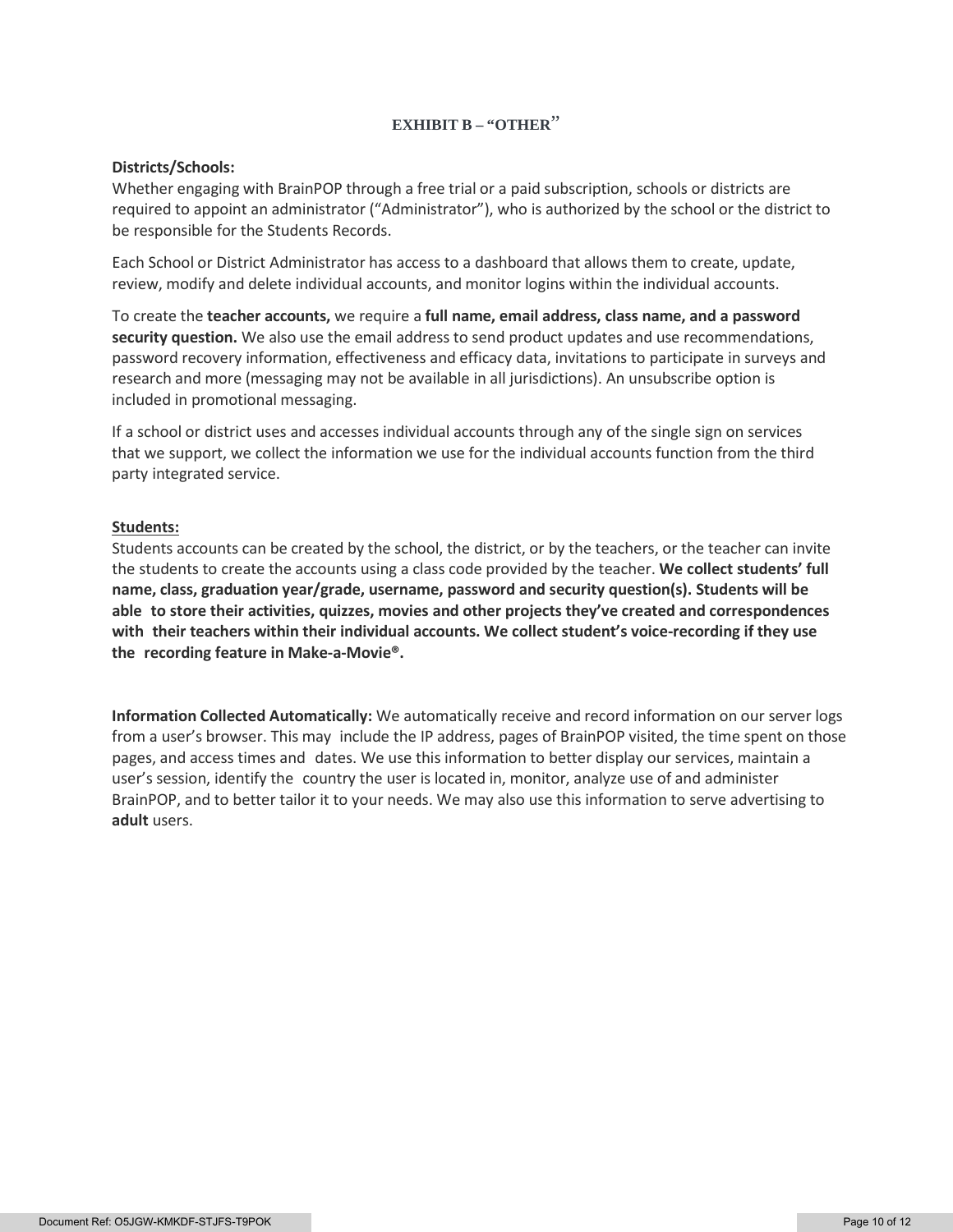# **EXHIBIT "H" – Additional Terms or Modifications**

Version \_\_\_\_\_Brain Pop\_\_\_\_\_\_\_

LEA and Provider agree to the following additional terms and modifications:

## **ARTICLE IV: DUTIES OF PROVIDER**

**6. Disposition of Data**. Upon written request from the LEA, Provider shall dispose of or provide a mechanism for the LEA to transfer Student Data obtained under the Service Agreement, within sixty (60) days of the date of said request and according to a schedule and procedure as the Parties may reasonably agree. Upon termination of this DPA, if no written request from the LEA is received, Provider shall dispose of all Student Data after providing the LEA with reasonable prior notice. in accordance with the data retention policy described in Exhibit A.\* The duty to dispose of Student Data shall not extend to Student Data that had been De-Identified or placed in a separate student account pursuant to section II 3. The LEA may employ a "Directive for Disposition of Data" form, a copy of which is attached hereto as **Exhibit "D"**. If the LEA and Provider employ Exhibit "D," no further written request or notice is required on the part of either party prior to the disposition of Student Data described in Exhibit "D.

#### **ARTICLE V: DATA PROVISIONS**

2. Audits. No more than once a year, or following unauthorized access, upon receipt of a written request from the LEA with at least ten (10) business days' notice and upon the execution of an appropriate confidentiality agreement, the Provider will allow the LEA to audit the security and privacy measures that are in place to ensure protection of Student Data or any portion thereof as it pertains to the delivery of services to the LEA. The LEA may make reasonable inquiries of the Provider regarding the use of the LEA's Student Data and the security measures undertaken by the Provider to protect said Student Data.

The Provider will also cooperate reasonably with the LEA and any local, state, or federal agency with oversight authority or jurisdiction in connection with any audit or investigation of the Provider and/or delivery of Services to students and/or LEA, and shall provide reasonable access to the Provider's facilities, staff, agents and LEA's Student Data and all records pertaining to the Provider, LEA and delivery of Services to the LEA. Failure to reasonably cooperate shall be deemed a material breach of the DPA.

### **EXHIBIT "C" DEFINITIONS**

**Service Agreement**: Refers to the Contract, Purchase Order, Terms of Service, Terms of Use or the applicable subscription.